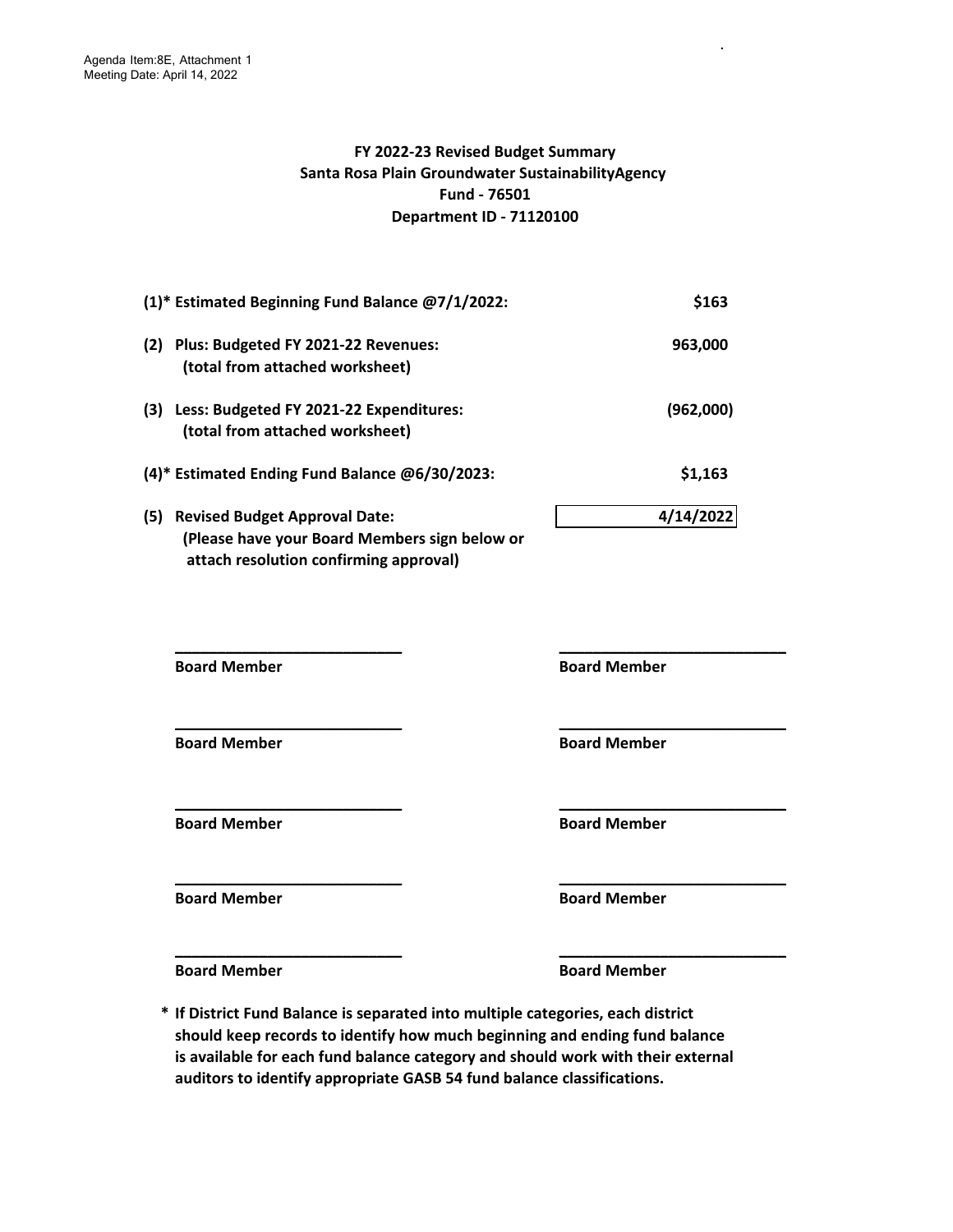**FY 2022-23 Revised** 

|         |                                            | Fund #: 76501          |                |
|---------|--------------------------------------------|------------------------|----------------|
| Account | <b>Account Description</b>                 | Department #: 71120100 | Total          |
|         |                                            |                        |                |
|         | 40002 Prop Tax - CY, Secured               |                        | 0              |
|         | 40003 Direct Charges - CY                  |                        | 0              |
|         | 40005 Prop Taxes - RDA Increment           |                        | 0              |
|         | 40006 AB1290 RDA Pass Throughs             |                        | 0              |
|         | 40007 H&S 33401 RDA Pass Throughs          |                        | 0              |
|         | 40008 H&S 33676 RDA (2%) Allocation        |                        | 0              |
|         | 40010 Residual Prop Tax - RPTTF            |                        | 0              |
|         | 40011 Direct Charges - Intercounty         |                        | 0              |
|         | 40012 SB2557 Prop Tax Admin                |                        | 0              |
|         | 40050 Property Tax Accrual                 |                        | 0              |
|         | 40101 Prop Taxes - CY, Unsecured           |                        | 0              |
|         | 40105 CollectCost Del CY Unsecured         |                        | 0              |
|         | 40111 Supplemental Prop Taxes - CY         |                        | 0              |
|         | 40201 Prop Taxes - PY, Secured             |                        | 0              |
|         | 40202 Direct Charges - Prior Year          |                        | 0              |
|         | 40211 Prop Taxes - PY, Unsecured           |                        | 0              |
|         | 40221 Supplemental Prop Taxes - PY         |                        | 0              |
|         | 40301 Sales and Use Tax                    |                        | 0              |
|         | 40404 Timber Yield Tax                     |                        | 0              |
|         | 40900 Other Taxes                          |                        | 0              |
|         | 40999 Penalties and Costs on Taxes         |                        | 0              |
| 40000   | <b>Total Tax Revenue</b>                   | 0                      | $\mathbf 0$    |
|         | 41132 Licenses - Other                     |                        | $\pmb{0}$<br>0 |
|         | 41152 Mitigation Fees                      |                        | 0              |
| 41000   | <b>Total Licenses, Permits, Franchises</b> | 0                      | 0              |
|         |                                            |                        | $\mathbf 0$    |
|         | 42103 State - Vehicle License Fees         |                        | 0              |
|         | 42261 State Construction/Subventions       |                        | 0              |
|         | 42281 State Emergency Preparedness         |                        | 0              |
|         | 42291 State Homeowners Prop Tax Relf       |                        | 0              |
|         | 42358 State Other Funding                  |                        | 0              |
|         | 42360 State Grant Revenue                  |                        | O              |
|         | 42441 Federal FEMA Disaster Funding        |                        | 0              |
|         | 42461 Federal Other Funding                |                        | 0              |
|         | 42601 County of Sonoma                     |                        | 0              |
|         | 42610 Other Governmental Agencies          |                        | 0              |
|         | 42611 City of Santa Rosa                   |                        | 0              |
|         | 42612 City of Petaluma                     |                        | 0              |
|         | 42613 City of Rohnert Park                 |                        | 0              |
|         | 42615 City of Cotati                       |                        | 0              |
|         | 42618 City of Sonoma                       |                        | 0              |
|         | 42619 Town of Windsor                      |                        | 0              |
|         | 42622 MTC (Metropolitan Transp Comm)       |                        | 0              |
|         | 42623 Measure M                            |                        | 0              |
|         | 42624 RDA Asset Distribution               |                        | 0              |
|         |                                            |                        |                |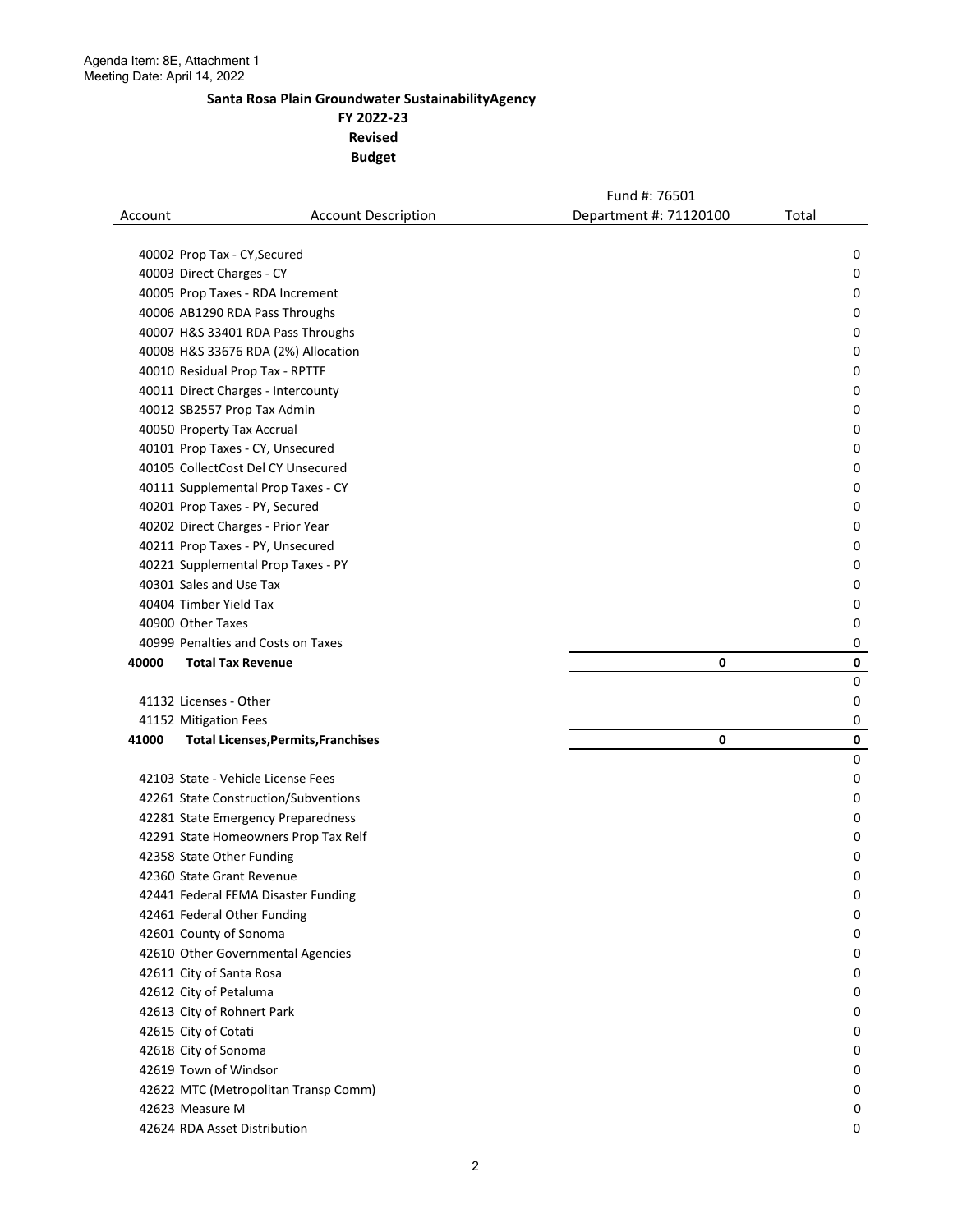**FY 2022-23 Revised** 

|              |                                                                             | Fund #: 76501          |         |
|--------------|-----------------------------------------------------------------------------|------------------------|---------|
| Account      | <b>Account Description</b>                                                  | Department #: 71120100 | Total   |
|              |                                                                             |                        |         |
|              | 42627 Special Districts                                                     |                        | 0       |
| 42628 Cities |                                                                             |                        | 0       |
| 42000        | <b>Total Intergovernmental Revenues</b>                                     | 0                      | 0       |
|              |                                                                             |                        | 0       |
|              | 43201 Fines, Forfeitures, Penalties                                         |                        | 0       |
| 43000        | <b>Total Fines, Forfeitures, Penalties</b>                                  | 0                      | 0       |
|              |                                                                             |                        | 0       |
|              | 44002 Interest on Pooled Cash                                               |                        | 0       |
|              | 44003 Other Interest Earnings                                               |                        | 0       |
|              | 44050 Unrealized Gains and Losses                                           |                        | 0       |
|              | 44101 Rent - Real Estate                                                    |                        | 0       |
|              | 44102 Rent - Equipment                                                      |                        | 0       |
|              | 44109 Concessions                                                           |                        | 0       |
| 44000        | <b>Total Revenue - Use of Money &amp; Prop</b>                              | 0                      | 0       |
|              | 45008 NCPA Fees for Govt. Services                                          |                        | 0       |
|              |                                                                             |                        | 0       |
|              | 45061 Planning and Engineering Svcs<br>45062 Construct/Bldg Permit Rvw Svcs |                        | 0<br>0  |
|              |                                                                             |                        | 0       |
|              | 45065 Inspection Fees<br>45221 Sewer/Water Usage Fees                       | 763,000                | 763,000 |
|              | 45253 Ambulance Fees                                                        |                        | 0       |
|              | 45281 Library Services                                                      |                        | 0       |
|              | 45283 Library Postage Recovery                                              |                        | 0       |
|              | 45284 Fines - Delinquent Collections                                        |                        | 0       |
|              | 45291 Parks and Recreation Services                                         |                        | 0       |
|              | 45301 Charges for Services                                                  |                        | 0       |
|              | 45309 Retirement Administration Fees                                        |                        | 0       |
|              | 45310 Fire Dispatch Fees                                                    |                        | 0       |
|              | 45311 Other Fire Services                                                   |                        | 0       |
|              | 45313 Sale - Water                                                          |                        | 0       |
|              | 45319 Abatement Revenue                                                     |                        | 0       |
|              | 45507 Telecommunication Data Lines                                          |                        | 0       |
|              | 45530 Maintenance fees                                                      |                        | 0       |
|              | 45533 Reprographics Photocopy                                               |                        | 0       |
| 45000        | <b>Total Charges for Services</b>                                           | 763,000                | 763,000 |
|              |                                                                             |                        | 0       |
|              | 46002 Sales - Taxable                                                       |                        | 0       |
|              | 46003 Sales - Non Taxable                                                   |                        | 0       |
|              | 46021 Capital Grants - Federal                                              |                        | 0       |
|              | 46022 Capital Grants - State                                                | 200,000                | 200,000 |
|              | 46023 Capital Grants - Other                                                |                        | 0       |
|              | 46024 Connection Fees                                                       |                        | 0       |
|              | 46027 Insurance Claims Reimbursement                                        |                        | 0       |
|              | 46028 Insurance Claims Rebates                                              |                        | 0       |
|              | 46029 Donations/Contributions                                               |                        | 0       |
|              | 46040 Miscellaneous Revenue                                                 |                        | 0       |
|              |                                                                             |                        |         |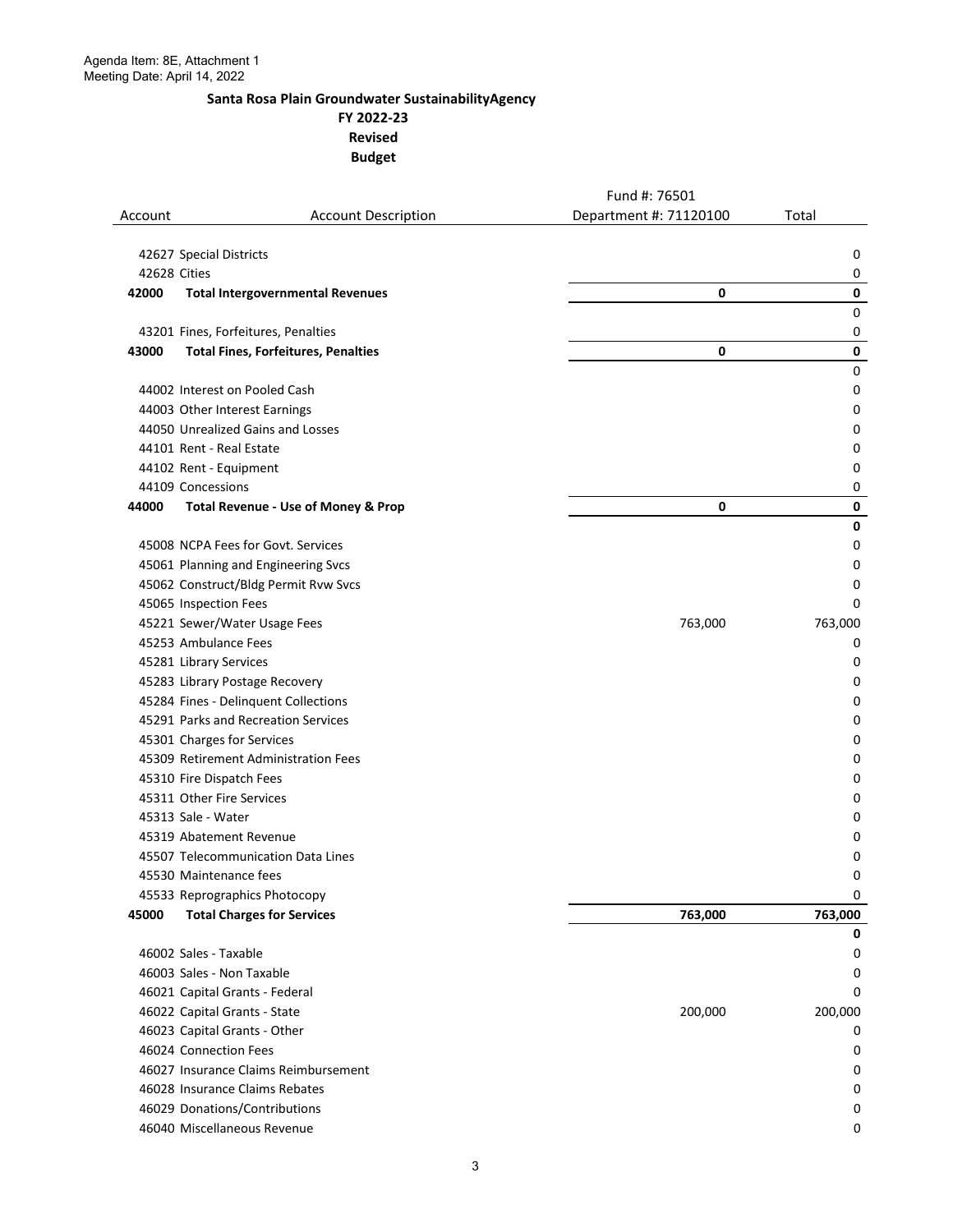**FY 2022-23 Revised** 

|         |                                             | Fund #: 76501          |              |
|---------|---------------------------------------------|------------------------|--------------|
| Account | <b>Account Description</b>                  | Department #: 71120100 | Total        |
|         |                                             |                        |              |
|         | 46041 Discounts Earned                      |                        | 0            |
|         | 46050 Cancelled/Stale Dated Warrants        |                        | 0            |
|         | 46051 Returned Checks                       |                        | 0            |
|         | 46200 Revenue Appl PY Misc Revenue          |                        | 0            |
|         | 46210 Refunds                               |                        | 0            |
| 46000   | <b>Total Miscellaneous Revenues</b>         | 200,000                | 200,000<br>0 |
|         | 47002 Sale of Capital Assets                |                        | 0            |
|         | 47101 Transfers In - within a Fund          |                        | 0            |
|         | 47102 Transfers In - btw Govtl Funds        |                        | 0            |
|         | 47103 Transfers In - All Others             |                        | 0            |
| 47000   | <b>Total Other Financing Sources</b>        | 0                      | $\mathbf 0$  |
|         |                                             |                        | 0            |
|         | 49002 Advances                              |                        | 0            |
|         | 49003 Advances Clearing                     |                        | 0            |
|         | 49004 Administrative Control Account        |                        | 0            |
|         | 49005 Admin Control Acct Clearing           |                        | 0            |
| 49000   | <b>Total Administrative Control Accts</b>   | 0                      | 0            |
|         |                                             |                        | 0            |
|         | <b>Grand Total Revenues</b>                 | 963,000                | 963,000      |
|         |                                             |                        | 0            |
|         | 50701 Perm Position - Local Bds             |                        | 0            |
|         | 50702 Extra Help - Local Bds                |                        | 0            |
|         | 50703 Overtime - Local Bds                  |                        | 0            |
|         | 50704 Boards/Commissions - Local Bds        |                        | 0            |
|         | 50705 Premium Pay - Local Bds               |                        | 0            |
|         | 50707 Standby Pay - Local Bds               |                        | 0            |
|         | 50708 Contract Employee - Local Bds         |                        | 0            |
|         | 50709 Temporary Help - Local Bds            |                        | 0            |
|         | 50751 Retirement - Local Bds                |                        | 0            |
|         | 50752 County Retirement - Local Bds         |                        | 0            |
|         | 50753 FICA Retirement - Local Bds           |                        | 0            |
|         | 50754 Deferred Comp - Local Bds             |                        | 0            |
|         | 50755 PERS - Local Bds                      |                        | 0            |
|         | 50756 Medicare - Local Bds                  |                        | 0            |
|         | 50801 Health Ins - Local Bds                |                        | 0            |
|         | 50802 Disability - Local Bds                |                        | 0            |
|         | 50803 Dental - Local Bds                    |                        | 0            |
|         | 50804 Life Ins - Local Bds                  |                        | 0            |
|         | 50805 Vision - Local Bds                    |                        | 0            |
|         | 50806 Unemployment - Local Bds              |                        | 0            |
|         | 50808 Worker's Comp - Local Bds             |                        | 0            |
| 50000   | <b>Total Salaries and Employee Benefits</b> | 0                      | 0            |
|         |                                             |                        | 0            |
|         | 51021 Communication Expense (Outreach)      | 100,000                | 100,000      |
|         | 51022 Telecom. Lines (non ISD)              |                        | 0            |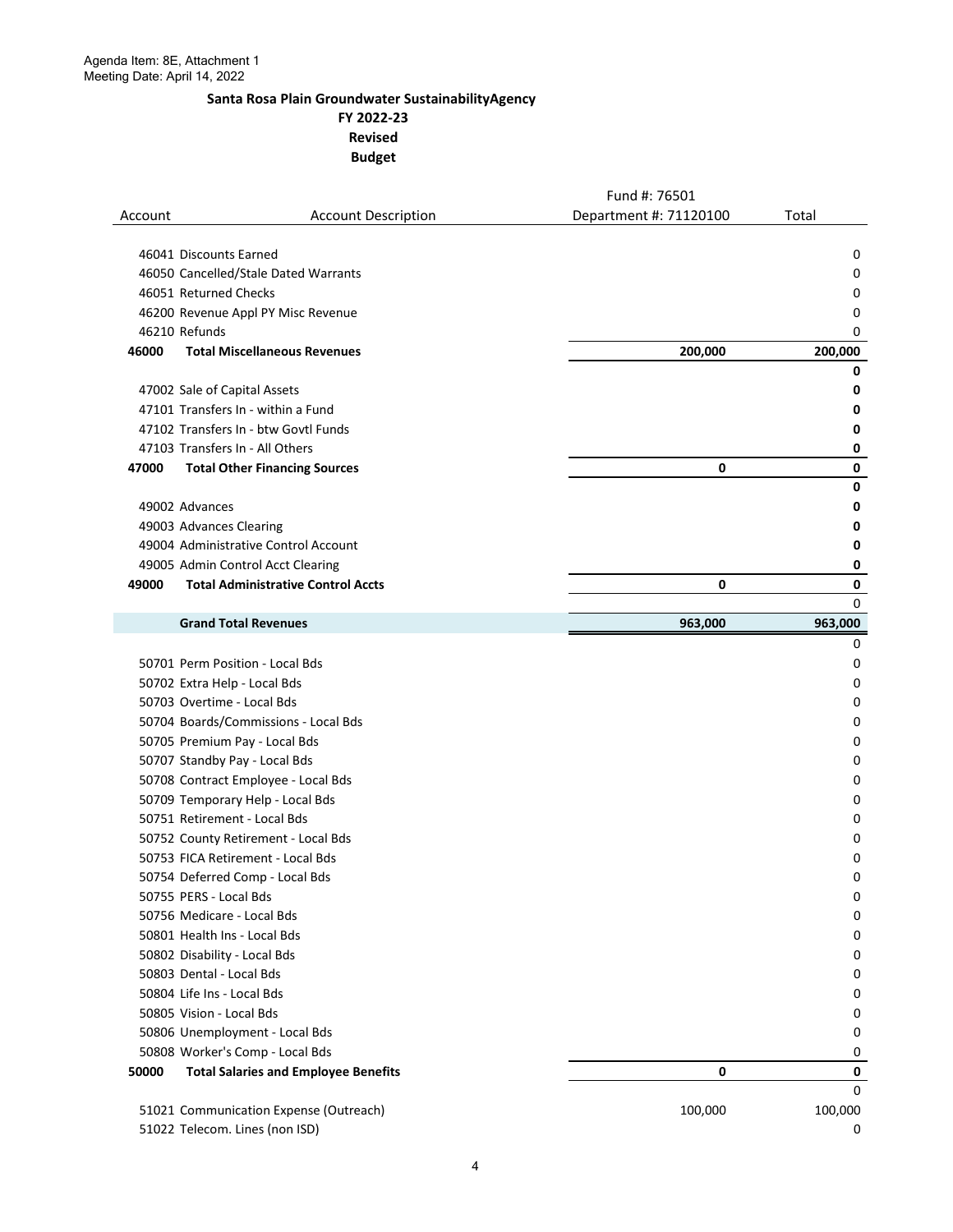**FY 2022-23 Revised** 

|         |                                                                | Fund #: 76501          |         |
|---------|----------------------------------------------------------------|------------------------|---------|
| Account | <b>Account Description</b>                                     | Department #: 71120100 | Total   |
|         |                                                                |                        |         |
|         | 51031 Waste Disposal Services                                  |                        | 0       |
|         | 51032 Janitorial Services                                      |                        | 0       |
|         | 51041 Insurance - Liability                                    | 4,000                  | 4,000   |
|         | 51042 Insurance - Premiums                                     |                        | 0       |
|         | 51046 Insurance - Workers Comp                                 |                        | 0       |
|         | 51061 Maintenance - Equipment                                  |                        | 0       |
|         | 51071 Maintenance - Bldg & Improve                             |                        | 0       |
|         | 51072 Landscaping Services                                     |                        | 0       |
|         | 51074 Maint - Parks and Grounds                                |                        | 0       |
|         | 51077 Maint - Infrastructure                                   |                        | 0       |
|         | 51101 Sewer Collection Services                                |                        | 0       |
|         | 51201 Administration Services (RFP)                            | 120,000                | 120,000 |
|         | 51202 Election Services                                        |                        | 0       |
|         | 51204 Property Tax/Assessment Admin (Fee Study)                | 20,000                 | 20,000  |
|         | 51205 Advertising/Marketing Svc                                |                        | 0       |
|         | 51206 Accounting/Auditing Services                             | 10,000                 | 10,000  |
|         | 51207 Client Accounting Services                               |                        | 0       |
|         | 51209 Information Tech Svc (non ISD)                           |                        | 0       |
|         | 51211 Legal Services                                           | 50,000                 | 50,000  |
|         | 51213 Engineer Services (Sonoma Water GSP Tech Support)        | 495,000                | 495,000 |
|         | 51214 Agency Extra/Temp Help                                   |                        | 0       |
|         | 51215 Director/Commissioner Services                           |                        | 0       |
|         | 51218 Actuarial Services                                       |                        | 0       |
|         | 51219 Burial Services                                          |                        | 0       |
|         | 51221 Medical/Laboratory Services                              |                        | 0       |
|         | 51222 Safety/Emergency Services                                |                        | 0       |
|         | 51225 Training Services                                        |                        | 0       |
|         | 51226 Consulting Services (Fee Implementation and Grant Admin) | 0                      | 0       |
|         | 51230 Security Services                                        |                        | 0       |
|         | 51231 Testing/Analysis                                         |                        | 0       |
|         | 51235 Dispatch Services                                        |                        | 0       |
|         | 51241 Outside Printing and Binding                             |                        | 0       |
|         | 51242 Bank Charges                                             |                        | 0       |
|         | 51244 Permits/License/Fees (GUIDE Program)                     | 30,000                 | 30,000  |
|         | 51248 Micrographics/Microfilm Svc                              |                        | 0       |
|         | 51249 Other Professional Services                              | 45,000                 | 45,000  |
|         | 51250 Planning/Mapping/Inspections                             |                        | 0       |
|         | 51251 Claims Processing                                        | 12,000                 | 12,000  |
|         | 51301 Publications and Legal Notices                           | 2,000                  | 2,000   |
|         | 51301 Publications and Legal Notices                           |                        | 0       |
|         | 51401 Rents and Leases - Equipment                             |                        | 0       |
|         | 51402 Rents and Leases - Heavy Eqt                             |                        | 0       |
|         | 51421 Rents and Leases - Bldg/Land (Meeting Room)              | 2,000                  | 2,000   |
|         | 51503 Foundation Expense                                       |                        | 0       |
|         | 51504 Peace Officer Training Expense                           |                        | 0       |
|         | 51601 Training/Conference Expenses                             | 1,000                  | 1,000   |
|         |                                                                |                        |         |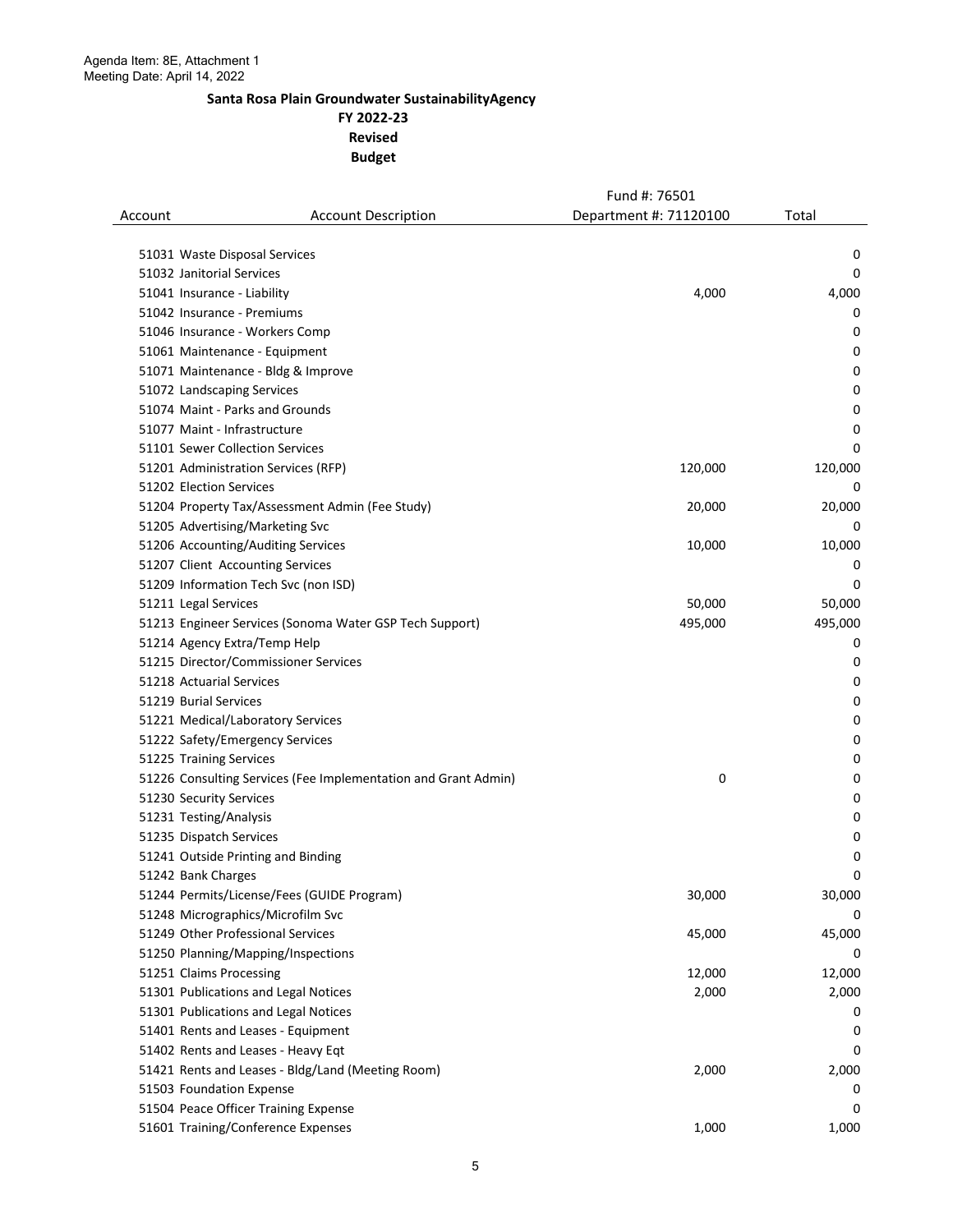**FY 2022-23 Revised** 

|                           |                                      | Fund #: 76501          |         |
|---------------------------|--------------------------------------|------------------------|---------|
| Account                   | <b>Account Description</b>           | Department #: 71120100 | Total   |
|                           |                                      |                        |         |
|                           | 51602 Business Travel/Mileage        |                        | 0       |
|                           | 51604 Other Transportation           |                        | 0       |
|                           | 51605 Private Car Expense            |                        | 0       |
| 51801 Other Services      |                                      |                        | 0       |
|                           | 51802 Public Safety Realignment      |                        | 0       |
|                           | 51803 Other Contract Services        |                        | 0       |
|                           | 51901 Telecommunication Data Lines   |                        | 0       |
|                           | 51902 Telecommunication Usage        |                        | 0       |
|                           | 51903 Telecommunication Installation |                        | 0       |
|                           | 51904 ISD - Baseline Services        |                        | 0       |
|                           | 51905 ISD - Improvement Projects     |                        | 0       |
|                           | 51906 ISD - Supplemental Projects    |                        | 0       |
|                           | 51907 ISD - Device Modernization Pro |                        | 0       |
|                           | 51909 Telecommunication Wireless Svc |                        | 0       |
| 51910 Courier Services    |                                      |                        | 0       |
| 51911 Mail Services       |                                      |                        | 0       |
| 51912 Records Services    |                                      |                        | 0       |
|                           | 51915 ISD - Reprographics Services   |                        | 0       |
|                           | 51916 County Services Chgs           |                        | 0       |
| 51918 HRMS Charges        |                                      |                        | 0       |
| 51919 EFS Charges         |                                      |                        | 0       |
|                           | 51920 Risk Mgmt Benefit Admin Chgs   |                        | 0       |
|                           | 51927 Unclaimable HRMS               |                        | 0       |
|                           | <b>Subtotal Services</b>             | 891,000                | 891,000 |
|                           | 52021 Clothing, Uniforms, Personal   |                        | 0       |
| 52031 Food                |                                      | 500                    | 500     |
|                           | 52041 Household Supplies Expense     |                        | 0       |
|                           |                                      |                        | 0       |
| 52042 Janitorial Supplies |                                      |                        |         |
|                           | 52043 Safety Supplies/Equipment      |                        | 0       |
| 52061 Fuel/Gas/Oil        |                                      |                        | 0       |
|                           | 52071 Materials and Supplies Expense |                        | 0       |
| 52072 Chemicals           |                                      |                        | 0       |
|                           | 52081 Medical/Laboratory Supplies    |                        | 0       |
|                           | 52091 Memberships/Certifications     |                        | 0       |
| 52101 Other Supplies      |                                      |                        | 0       |
| 52111 Office Supplies     |                                      | 500                    | 500     |
| 52114 Freight/Postage     |                                      |                        | 0       |
|                           | 52115 Books/Media/Subscriptions      |                        | 0       |
|                           | 52116 Photocopy Supplies             |                        | 0       |
|                           | 52117 Mail and Postage Supplies      |                        | 0       |
|                           | 52118 Printing and Binding Supplies  |                        | 0       |
|                           | 52141 Minor Equipment/Small Tools    |                        | 0       |
|                           | 52142 Computer Equipment/Accessories |                        | 0       |
|                           | 52143 Computer Software/Licensing    |                        | 0       |
|                           | 52144 Equipment Allowance            |                        | 0       |
|                           | 52145 Grant Acquired Tools/Equip     |                        | 0       |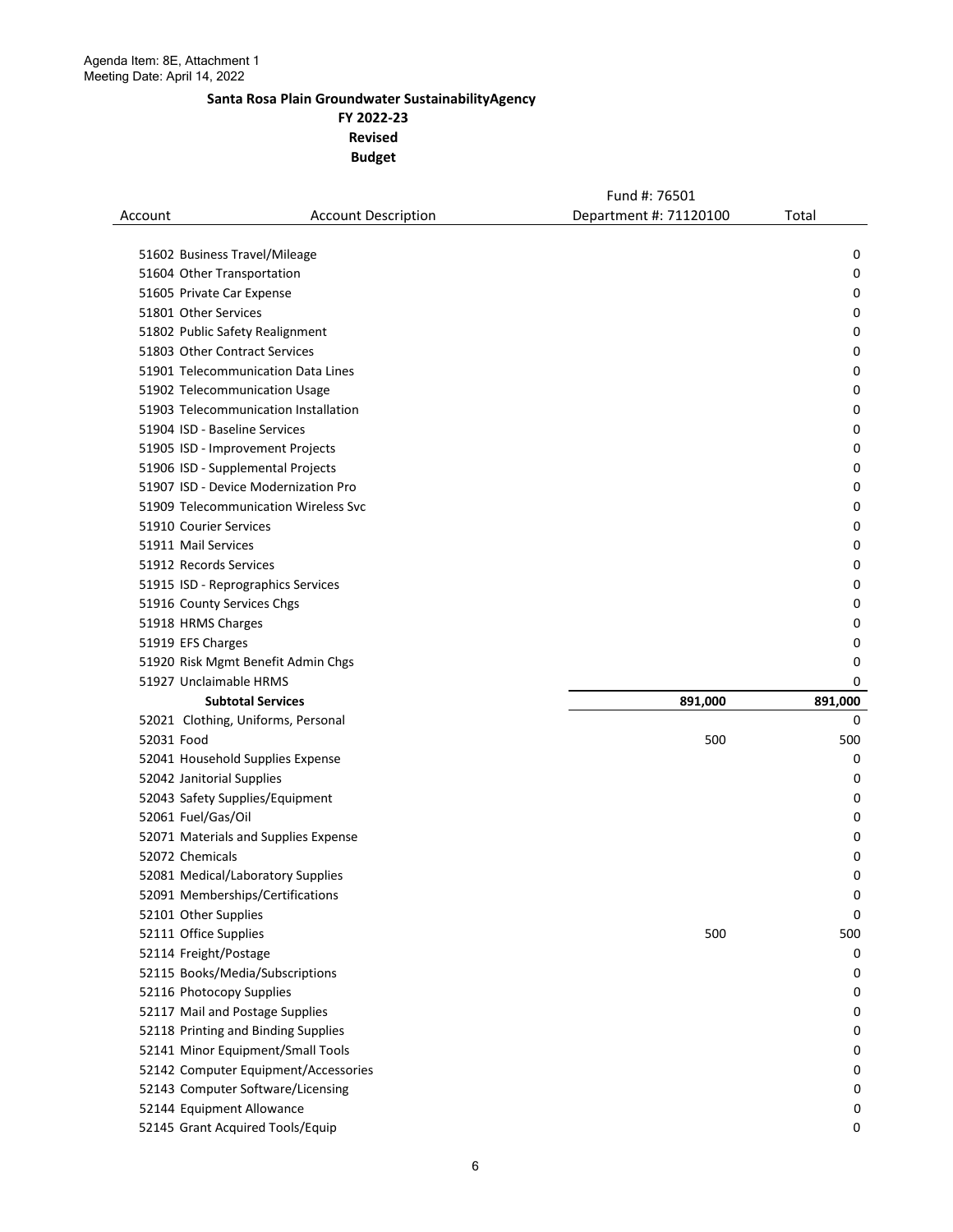**FY 2022-23 Revised** 

|            |                                                | Fund #: 76501          |              |
|------------|------------------------------------------------|------------------------|--------------|
| Account    | <b>Account Description</b>                     | Department #: 71120100 | Total        |
|            |                                                |                        |              |
|            | 52162 Special Department Expense               |                        | 0            |
|            | 52163 Professional Development                 |                        | 0            |
|            | 52165 Physical Fitness                         |                        | 0            |
|            | 52166 Employee Recognition Expense             |                        | 0            |
|            | 52168 Recreational Supplies                    |                        | 0            |
|            | 52191 Utilities Expense                        |                        | 0            |
|            | 52193 Utilities - Electric                     |                        | 0            |
|            | 52194 Utilities - Water                        |                        | 0            |
|            | <b>Subtotal Supplies</b>                       | 1,000                  | 1,000        |
| 51000      | <b>Total Services and Supplies</b>             | 892,000                | 892,000<br>0 |
|            | 53012 Support and Care of Persons              |                        | 0            |
|            | 53101 Principal Payments - LT Debt             |                        | 0            |
|            | 53103 Interest on LT Debt                      |                        | 0            |
|            | 53104 Other Interest Expense                   |                        | 0            |
|            | 53105 Costs of Issuance                        |                        | 0            |
|            | 53201 Judgments and Damages                    |                        | 0            |
|            | 53301 Taxes and Assessments                    |                        | 0            |
|            | 53402 Depreciation Expense                     |                        | 0            |
|            | 53501 Contributions                            |                        | 0            |
|            | 53611 Income Allocations                       |                        | 0            |
| 53000      | <b>Total Other Charges</b>                     | 0                      | $\pmb{0}$    |
|            |                                                |                        | $\mathbf 0$  |
| 54101 Land |                                                |                        | 0            |
|            | 54305 Machinery and Equipment                  |                        | 0            |
|            | 54330 Grant Acquired Equipment                 |                        | 0            |
|            | 54331 Mobile Equipment                         |                        | 0            |
|            | 54333 Computer Equipment                       |                        | 0            |
|            | 54405 CIP - Bldg & Impr                        |                        | 0            |
|            | 54406 CIP - Infrastructure                     |                        | 0            |
|            | 54503 Work in Progress - Eqt                   |                        | 0            |
| 54000      | <b>Total Capital Expenditures</b>              | 0                      | 0            |
|            |                                                |                        | $\Omega$     |
|            | 55011 Appropriation for Contingency (Reserves) | 70,000                 | 70,000       |
| 55000      | <b>Total Appropriations for Contingencies</b>  | 70,000                 | 70,000<br>0  |
|            | 56030 Residual Equity Transfers                |                        | 0            |
| 56000      | <b>Total Special Items</b>                     | $\mathbf 0$            | 0            |
|            |                                                |                        | $\pmb{0}$    |
|            | 57011 Transfers Out - within a Fund            |                        | 0            |
|            | 57012 Transfers Out - btw Govtl Fund           |                        | 0            |
|            | 57015 Transfers Out - All Others               |                        | 0            |
|            | 57101 Other Financing Uses                     |                        | 0            |
| 57000      | <b>Total Other Financing Uses</b>              | 0                      | $\pmb{0}$    |
|            |                                                |                        | 0            |
|            | 58010 Reimb. - General                         |                        | 0            |